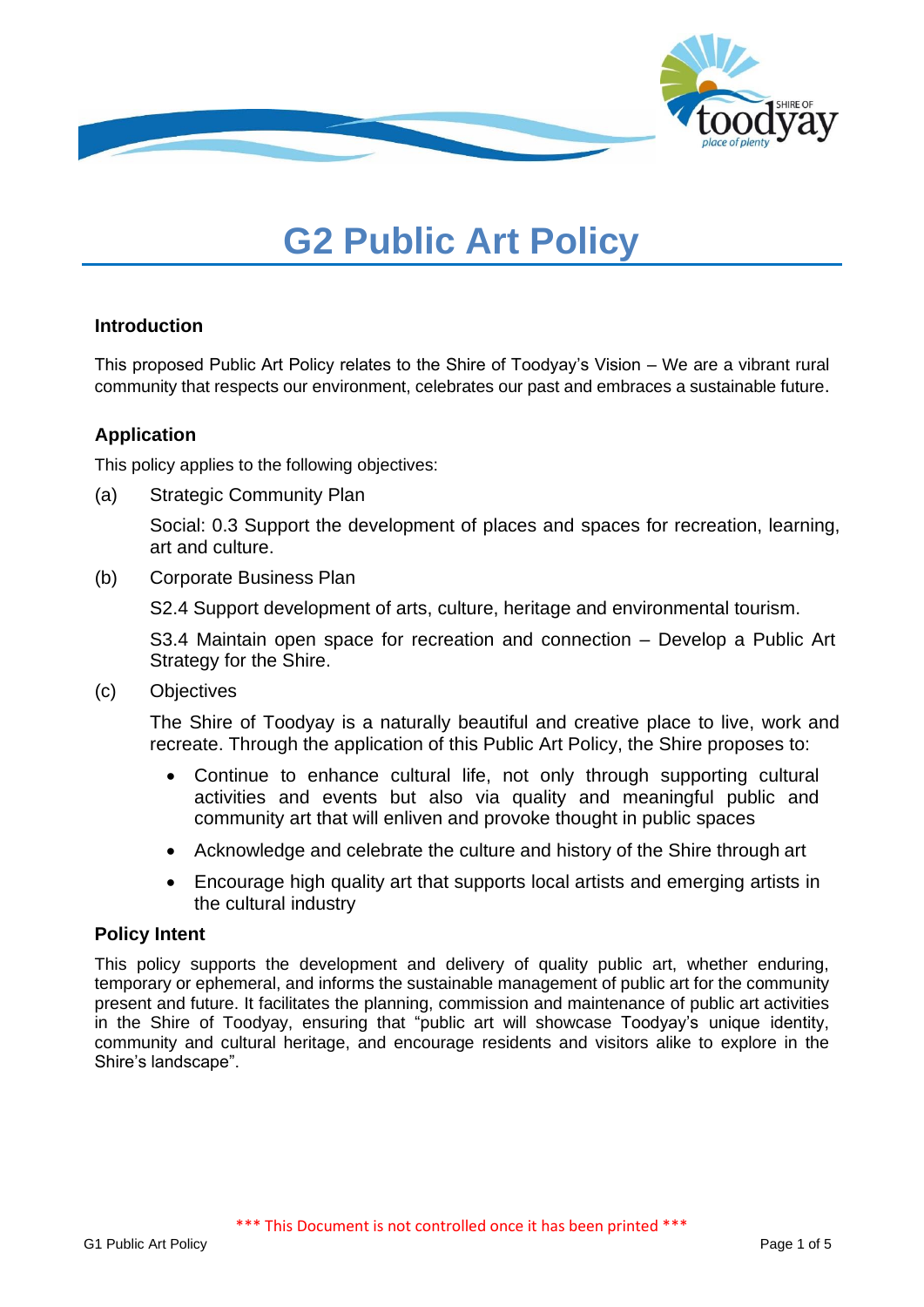## **1. Strategy**

Funding of Public Art Works through:

• Shire Contributions

The Shire of Toodyay will consider funding annually via the budgeting process to contribute towards public art.

Additionally, infrastructure expenditure around the town centre and recreation areas will be routinely assessed for their potential to include a public art component.

• Donations

Public art may be gifted or funded through cash and other philanthropic measures but will be subject to the public art assessment process involving consultation with the Shire of Toodyay and Council process.

• Grant Funding

Where possible suitable grant funding applications will be undertaken.

• Community and Ephemeral Art

The Shire is committed to supporting opportunities for public art projects and may make budgetary allocations and apply for funding from other funding sources for this purpose.

Groups or individuals wishing to progress public art projects in/on Shire assets (i.e. parks, or other Shire infrastructure) will need to make application to the Shire for approval. The public art proposal shall be assessed by Council.

Groups for individuals wishing to progress public art projects in/on other Public Infrastructure (i.e. Water Corporation water tanks, Western Powerswitchboards) must obtain permission from that Public Organisation prior to making application to the Shire.

#### **2. Assessing Public Art Proposals**

When public art proposals are presented to the Shire, the Public Art proposals will be assessed against the following criteria:

- If Commissioned by the Shire
	- 1. Compliance with Expression of Interest requirements outlined in the Artwork Brief (if required)
	- 2. Quality of previous artwork. Was it created by an artist (see definition) and does it have artistic merit including originality)
	- 3. Approach and philosophy

*Philosophy of art - Philosophy of art, the study of the nature of art, including concepts such as interpretation, representation and expression, and form. It is closely related to aesthetics, the philosophical study of beauty and taste. [www.Britannica.com](http://www.britannica.com/)*

- 4. Relevant experience
- 5. If proposal is from Individual or Community Group
- 6. Completion of Public Art Application;
- 7. Completion of Development Application (if required);
- 8. Quality of previous artwork. Was it created by an artist (see definition) and does

\*\*\* This Document is not controlled once it has been printed \*\*\*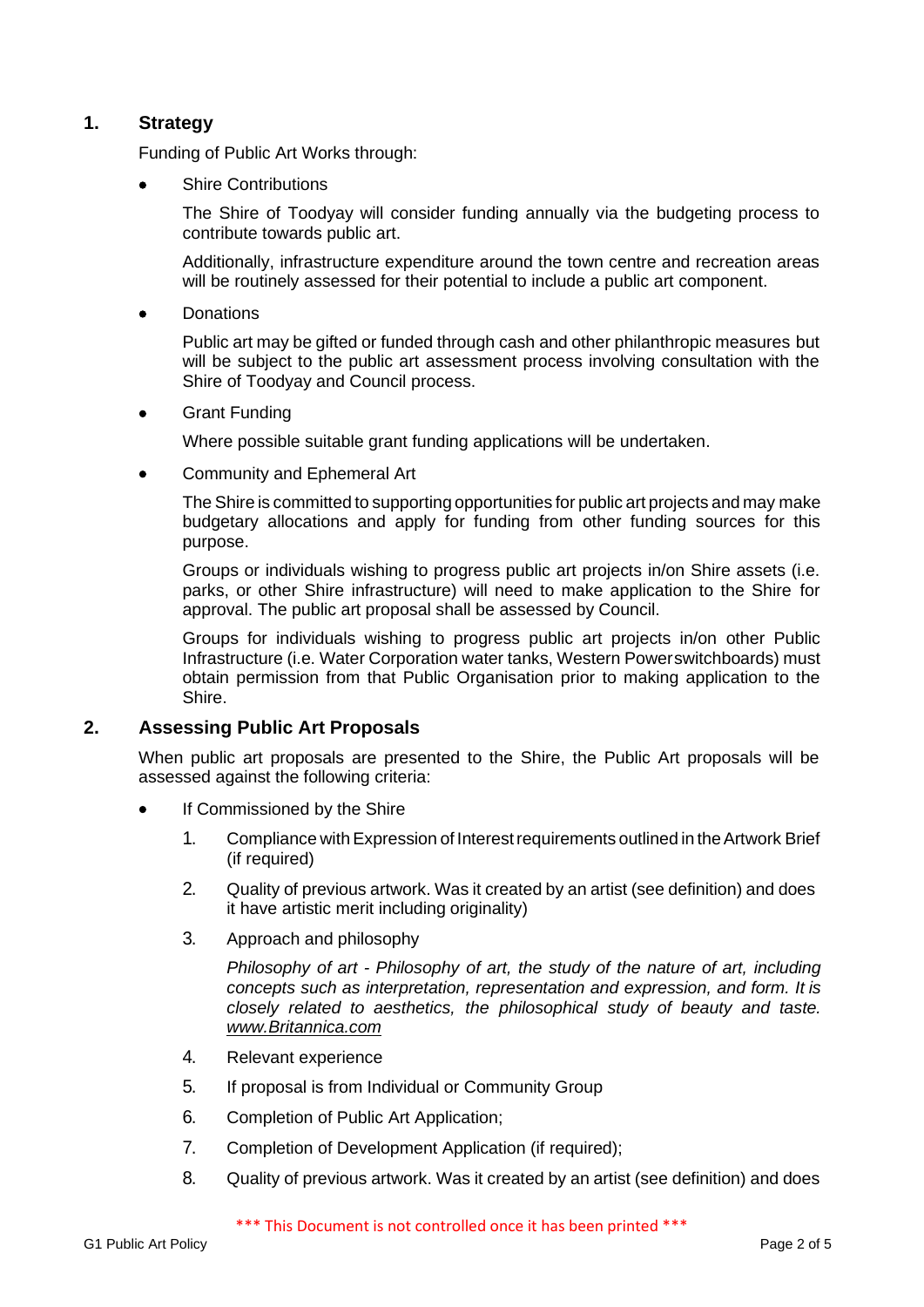it have artistic merit including originality); and

9. Approach and philosophy

All Public Art projects will be assessed by the Public Art Advisory Group (as required), with the final decision made by Council.

#### **3. Insurance**

Public artworks on Shire owned land will be valued and insured by the Shire of Toodyay. Public artworks on private land will be the responsibility of the landowner.

#### **4. Installation and Maintenance**

Artists will be responsible for installation of the art works and in the case of ephemeral art works they will also be responsible for removal and clean up.

Artists will also be responsible to outline a maintenance program (for non- ephemeral art works) and provide an estimate of yearly maintenance costs.

#### **5. Copyright, legal title and ownership**

An artist's rights are protected under the Copyright Amendment (Moral Rights) Act 2000 (the Act). Under the Act, all original artwork must be attributed to the artist.

The ownership of the public artwork and copyright will be determined within the commission process, the contract and the land on which it is located. Unless otherwise agreed, copyright of both the preliminary visual material and the work itself should be retained by the artist.

#### **6. Documentation**

The Shire will maintain an art collection database.

#### **7. De-accessioning and Disposal**

Should the artworks deteriorate to the point that they cannot not be feasibly maintained or they no longer fulfil the objectives of the policy, they may be de-accessioned. Where possible, the artist responsible for the original work will be consulted on the procedures for removal. For art works located on public land, the Shire will cover the costs of deaccession and disposal. For art works on private land, the landowner will cover the costs.

#### **8. Definitions**

**Art** *means "*the product of practitioners who intend their work and activities to be seen and read as art. Art embraces material and immaterial products and concepts from the imaginative thinking of artists."

#### **9. Public Art**

Public art is defined as the product of artists which is accessible to the public. The works may be located in a public space or a private space that is accessed by the public. An artist must be involved in the development of the public art and it must be identifiable as an artwork, so that the artwork has artistic value in its own right. Some examples include standalone sculptures, wall etchings, painted walls that will be read as art (not simply coloured walls).

#### **10. Artist**

Only professional artists will be eligible to carry out public art commissions. The term artist for the purpose of this policy is defined as a person who meets a minimum of two of the following criteria:

(a) A person who has a Bachelor's Degree or Diploma in visual arts or any similar field;

\*\*\* This Document is not controlled once it has been printed \*\*\*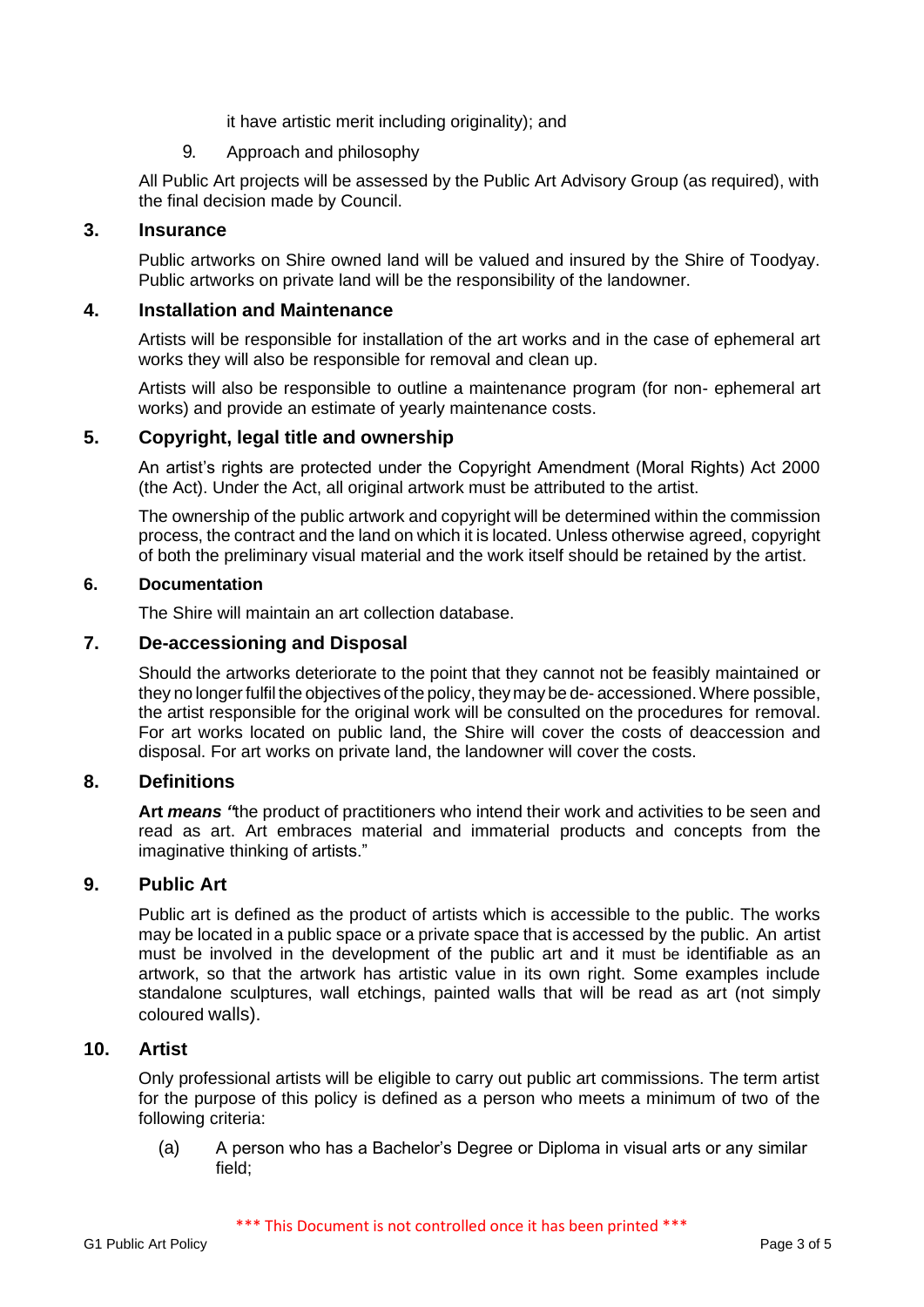- (b) A person who has a track record of exhibit their own original artwork at reputable art galleries that sell the work of professional artists;
- (c) A person who has had their own original artwork purchased by major public collections – i.e. the Art Gallery of Western Australia;
- (d) A person who earns more than 50% of their income from arts related activities, such as teaching, selling their own artwork or undertaking public art commissions.

Council does reserve the right to be more flexible and seek people other than professional artists to carry out artwork commissions. This may apply in instances when young, emerging (see definition) and indigenous artists or students may be considered.

### **11. Contentious Public Art**

People's interpretation of art will be influenced by their personal feelings, tastes, or opinions and art.

While the Shire aims for public art to provoke thought and discussion, it aims not to offend. Proposals incorporating any of the following will not be supported:

- (a) Negative racial stereotypes;
- (b) Political messages;
- (c) Sexually provocative nudity;
- (d) Sexist; and
- (e) Discriminatory.

The responsibility of determining what is contentious will be determined by Council.

#### **12. Community Art**

Community Art is a collaboration between professional artists and non-professional artists, often around dealing with a social issue, community building initiative, or as a form of community consultation.

#### **13. Ephemeral Art**

Ephemeral art is art that only lasts a short time. Some examples of ephemeral art are: chalk drawings, ice sculptures, sand sculptures, projections and performance art.

## **14. Emerging Artist**

An artist who is at an early stage in their career, who has specialise training in the art form or who has created a modest body of artistic work.